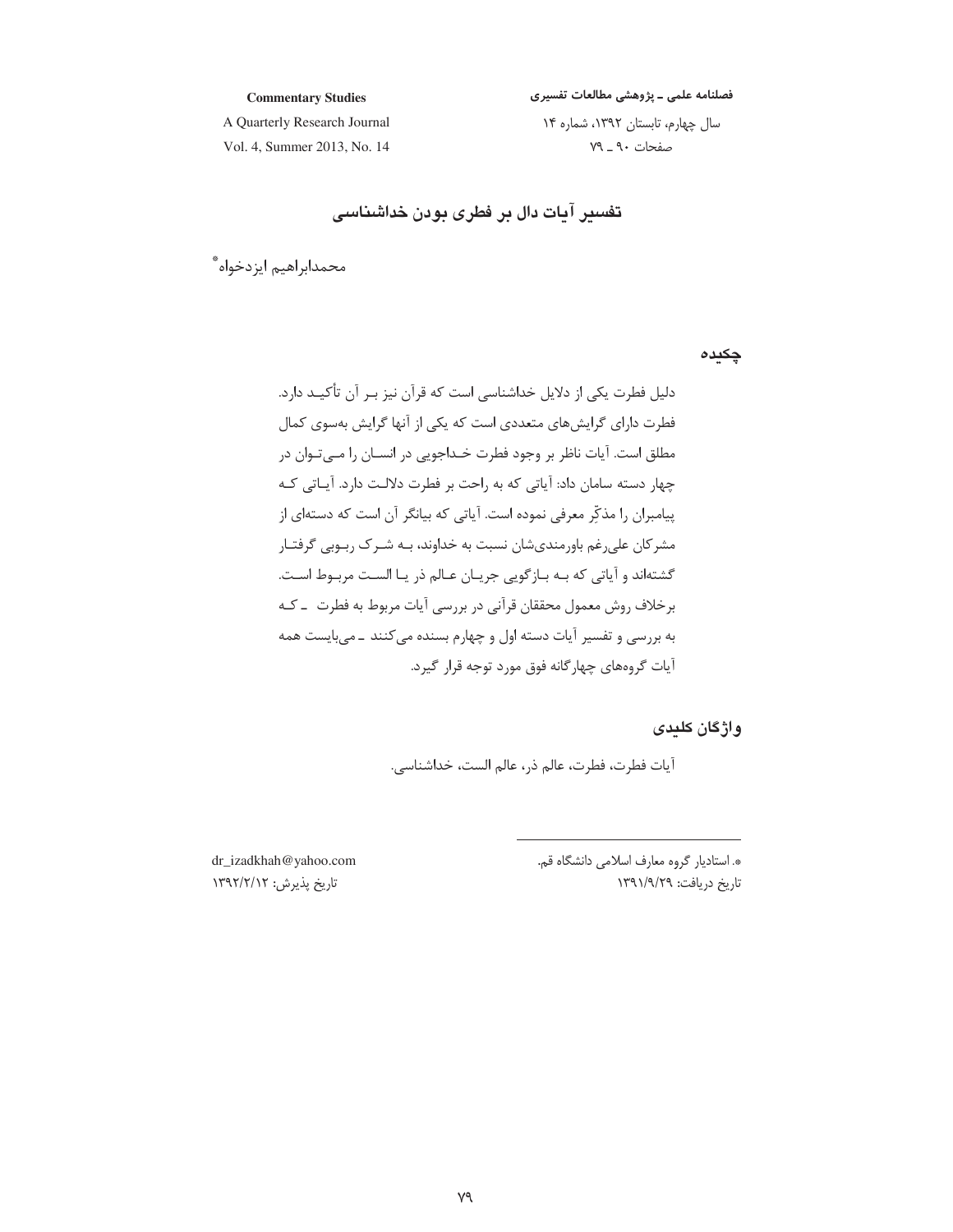#### طرح مسئله

در بحث خداشناسی بر دلایلی نظیر امکان و وجوب (دلیل عقلی)، نظم در عالم طبیعت و فطرت تکیه میشود که در این میان دلیل فطرت از جایگاه و اهمیت خاصی برخوردار است؛ زیرا این دلیـل جنبـه باطنی و شهودی دارد و برخلاف سایر دلایل کمتر مورد خدشه و ابهام قرار می گیرد. قــرآن کــریم در آيات مختلفي بهصراحت يا اشاره به بحث از فطرت پرداختـه اسـت. بيشـتر پژوهشـگران در مباحـث قرأنی به آیاتی که بهصراحت بر فطرت دلالت دارد و نیز آیاتی که مربوط بـه عـالم ذر اسـت، اسـتناد جستهاند. در اینجا این سؤال مطرح است که آیا آیات دال بر فطرت خداجویی در این دو دسته از آیات خلاصه می شود؟ یا اینکه آیات دیگری نیز در این زمینه وجود دارد؟

# کارپر د فطرت در قرآن

در قرآن ماده «فطرت» در موارد مختلفی به کار رفته است. ازجمله: در مورد جنبههای روحانی انسان؛ ماننـد: «... فِطْرَتَ اللَّهِ الَّتِي فَطَرَ النَّاسَ عَلَيْهَا؛ … فطرتي كه خدا مردم را بـر آن سرشـته اسـت.» (روم / ٣٠) و نيـز درباره خلقت جسم انسان، مانند: «فَسَيَقُولُونَ مَنْ يُعِيدُنَا قُل الَّذِي فَطَرَكُمْ أَوَّلَ مَرَّةٍ؛ پس آنها مـي\$وينــد: چـه کسی ما را باز می گرداند، بگو: همان کسی که نخستین بار شما را آفرید.» (اسراء / ۵۱) و همچنین اشاره بـه خلقت كلى انسان، مانند: «يَا قَوْم لا أَسْأَلْكُمْ عَلَيْهِ أَجْرًا إنْ أَجْرِيَ إلاّ عَلَى الَّذِي فَطَرَنى؛ اى قوم مـن بــراى این [رسالت] یاداشی از شما درخواست نمی کنم یاداش من جز بر عهده کسی که مرا آفریـده اسـت نیسـت پس آيا نمي|نديشيد». (هود / ۵۱) و گاهي نيز به خلقت زمين و آسمان اشاره دارد، مانند: «أَ فِي اللَّــهِ شَــكٌّ فَاطِر السَّمَاوَات وَ الأَرْضِ؛ مگر درباره خدا پدید اَورنده اَسمانها و زمین تردیدی هست». (ابراهیم / ۱۰)

### مفهومشناسي فطرت

فطرت از ریشه «فَطْر» به معنای شکافتن، انشاء، خلقت اولیــه، اختــراع (طالقــانی، ۱۳۵۰: ۴ / ۲۱۳) و نوعي خاص از خلقت؛ يعني خلقت ابداعي است. (قرشي، ١٣٧٢: ۵ / ١٩٣) و خلقتي است كـه انســان براساس آن خلق شده است. (فرید وجدی، ۱۹۷۹: ۷/ ماده فطر)

علامه طباطبایی «فَطر» را بهمعنای بهوجود آوردن از عدم محض دانسته و معتقد است کـه مفهـوم «فطرت» با «خلقت» متفاوت است؛ فطرت، أفرينش از عدم و خلقت، ايجاد صورت بهوسيله اجزاء موجود مىباشد. (طباطبايي، ١٣٩٧: ١٠ / ٣١٠) چنان كه قرآن مىفرمايد: «وَ إذْ تَخْلُقُ مِنَ الطِّين كَهَيْنَةِ الطَّيْرِ».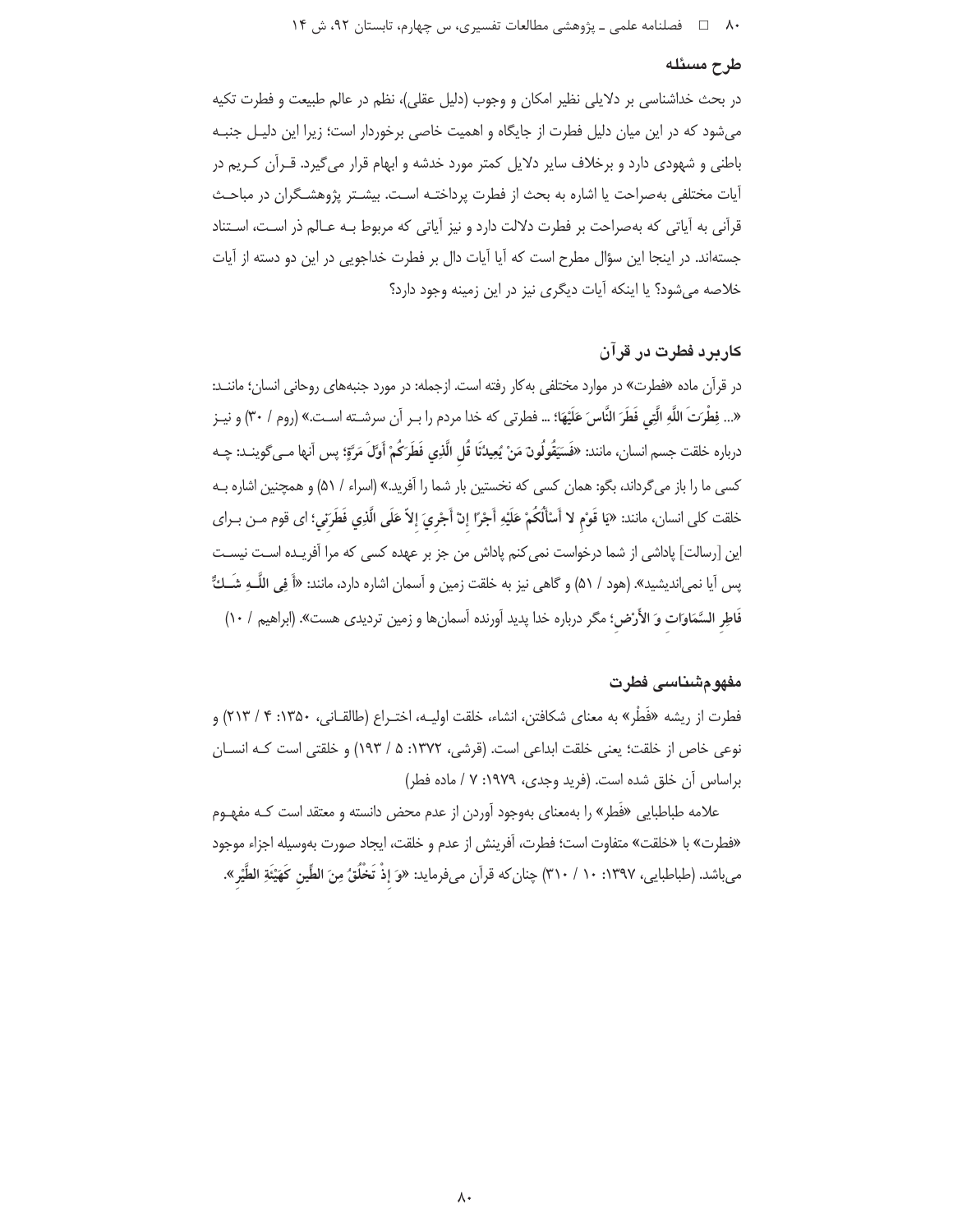تفسیر آیات دال بر فطری بودن خداشناسی □ A۱

وزن «فِعْلَة» دلالت بر نوع و چگونگی می کند ازاین٫و «جَلْسَة»؛ بهمعنــای نشســتن و «جلْسَــة»؛ بهمعناى نوع خاصى از نشستن است؛ «جَلَسْتُ جلسَة زيد»؛ يعنى مانند زيد نشستم. «فطـرة الله التــي فطر الناس عليها»؛ يعني أن گونه خـاص از أفـرينش كـه مـا بـه انسـان داديـم و امـروزه از أن بـه «ویژگیهای انسان» تعبیر میشود. بنابراین آفرینش خدا «فَطْر»، اختراع و ابداع میباشـد امـا کـار بشــر تقلید است و حتی انسان در اختراعهای خود نیز به نوعی تقلید از طبیعت می کند. (مطهری، ۱۳۶۵: ۱۱) امام خميني َنَتَيَّ درباره مفهوم فطرت مي گويد:

«فطرت» به معنای «خلقت» است و می تواند از «فطر» به معنای یاره نمودن باشد؛ زیرا خلقت پاره نمودن پرده عدم است و به همین معنا نیز «افطار صائم» میباشـد گویی هیئت اتصالیه امساک را پاره نموده است. (امام خمینی، ۱۳۷۲: ۱۸۰)

گرايش په کمال مطلق

با کاوش در روحیات انسان این نکته دانسته می شود کـه انســان در دوسـت داشــتن کمـال، بـه حـد محدودی متوقف نمی شود. انسانی که علوم زیادی را آموخته، یا قدرت زیادی را کسب نمـوده و یـا بـه ثروت عظیم دست یافته است باز بدان اکتفا نمی کند و در طلب علم و قدرت و ثروت بیشتر اسـت؛ زیـرا او در واقع كمال مطلق و بى حد را مى طلبد ولى به اشتباه فكر مى كند كه كمال حقيقى در اينهاست. او خود نمیداند و متوجه نیست ولی در واقع به دنبال کمال مطلـق مـی گـردد و کمـال مطلـق خداونـد می باشد و او در شناخت مصداق اشتباه کرده است. (غفاری، ۱۳۵۹: ۷۷)

در واقع گاهی این میل فطری، به شکل کاذب اشباع میشود؛ و پیامبران آمدهاند تا گرد و غبار غرایز و جهل را از روی میل فطری بردارند و موانع را کنار بزنند تا انسان به آن معبود حقیقی متوجه گردد.

کانت می گوید: «فکر انسان متوجه حقیقت مطلقی است کـه او را خـالق، صـانع جهـان، مجـرد،

واحد، دانا، مرید، حکیم و مهربان میداند و دل به او گواهی میدهد.» (فروغی، ۱۳۶۷: ۱ / ۵۴) منتسکیو ۔ جامعهشناس قرن ۱۷ ۔می گوید: «قانونی که در ذهن مـا فکـر یـک خـالق را نقـش می کند، اولین قانون طبیعی است.» (منتسکیو، ۱۳۶۲: ۸۷)

#### آمات دال بر فطری پودن خداشناسی

## دی. آیه ۶۳ سوره انبیا

حضرت ابراهیمﷺ با شکستن بتها، بتیرستان را متوجه فطرت آنان کرده و خطاب به آنان فرمـود: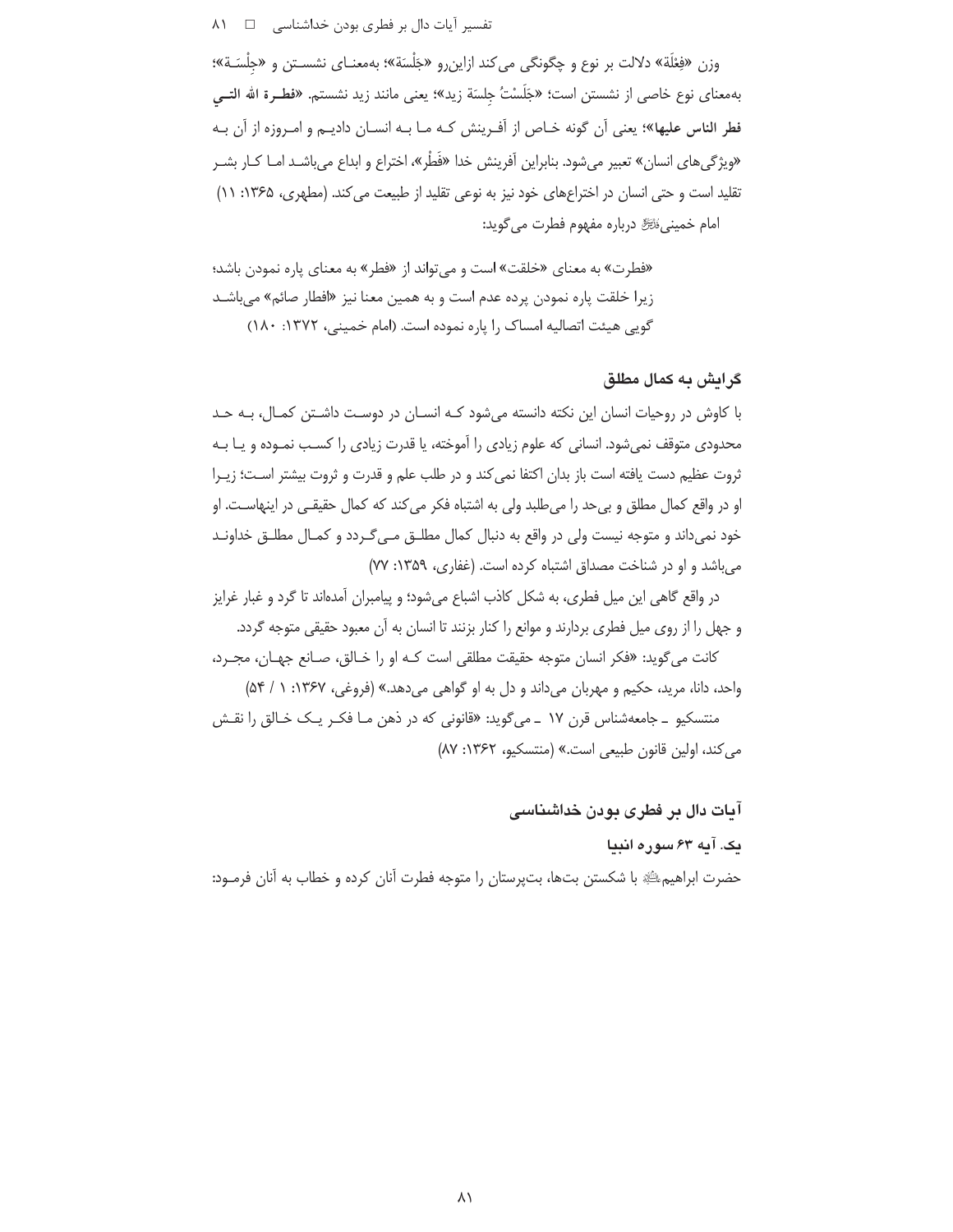۸۲ □ فصلنامه علمی ـ پژوهشی مطالعات تفسیری، س چهارم، تابستان ۹۲، ش ۱۴ «بَلْ فَعَلَهُ كَبِيرُهُمْ هَٰذَا فَاسْأَلُوهُمْ إِنْ كَانُوا يَنْطِقُونَ؛ گفت: بلكه اين كار را بزرگشان كرده است! از أنها بپرسيد اگر سخن مي گويند!» (انبياء / ۶۳) قرآن کریم درباره حضرت ابراهیم که خود کمال مطلق و واقعیات عـالم هسـتی را دریافتـه بــود، مے فرماید:

وَكَذَلِكَ نُرِي إِبْرَاهِيمَ مَلَكُوتَ السَّمَاوَاتِ وَ الْأَرْضِ وَ لِيَكُونَ مِنَ الْمُوقِنِينَ. (انعام / ٧۵) و اینچنین، ملکوت آسمانها و زمین (و حکومت مطلقه خداوند بـر آنهـا) را بـه ابراهیم نشان دادیم؛ (تا به آن استدلال کند،) و اهل یقین گردد.

وی در برخورد با ستارهپرستان آنان را به کمالی برتر دعوت مینماید:

فَلَمَّا جَنَّ عَلَيْهِ اللَّيْلُ رَأَىٰ كَوْكَبًا قَالَ هٰذَا رَبِّي فَلَمَّا أَفَـلَ قَـالَ لا أُحِـبُّ الْـآفِلِينَ \* فَلَمَّا رَأَى الْقَمَرَ بَازِغًا قَالَ هَٰذَا رَبِّي فَلَمَّا أَفَلَ قَالَ لَئِنْ لَمْ يَهْدني رَبِّي لَأَكُونَنَّ مِـنَ الْقَوْمِ الضَّالِّينَ. (انعام / ٧٧ ـ ٧۶) هنگامی که (تاریکی) شب او را پوشانید، سـتارهای مشـاهده کـرد، گفـت: «ایـن خدای من است!» اما هنگامی که غروب کرد، گفت: «غروبکننـدگان ,ا دوسـت ندارم!» و هنگامی که ماه را دید که (سینه افق را) می شکافد، گفت: «این خدای من است!» اما هنگامی که (آن هم) غـروب کـرد، گفـت: «اگـر پروردگـارم مـرا راهنمایی نکند، مسلما از گروه گمراهان خواهم بود.»

ابراهیم همراه آنان، همانند هدایتگر کودکان قدم به قدم حرکت می کند تا آنان را گام به گام بـه فطرت خویش متوجه نماید؛ زیرا اگر این حرکت تند بود، آنان توان راه رفتن نداشتند و راه گمراهی را طی می کردند. ازاین٫و دگر بار از حس فطری کمالِ جویی آنان استفاده نمود و تلاش نمود تـا آنـان را به کمالی برتر سوق دهد:

فَلَمَّا رَأَى الشَّمْسَ بَازِغَةً قَالَ هٰذَا رَبِّي هٰذَا أَكْبَرُ فَلَمَّا أَفَلَتْ قَالَ يَا قَوْم إنِّـي بَـريءٌ مِمَّا تُشْرِكُونَ ۞ إنِّي وَجَّهْتُ وَجْهِيَ لِلَّذِي فَطَرَ السَّمَاوَاتِ وَ الْأَرْضِ حَنيفًا وَ مَا أَنَــا مِنَ الْمُشْرِكِينَ. (انعام / ٧٩ ـ ٧٨) و هنگامی که خورشید را دید که (سینه افق را) می شکافت، گفت: «این خـدای من است! این (که از همه) بزرگتر است!» اما هنگامی که غروب کرد، گفت: «ای قوم من از شریکهایی که شما (برای خدا) میسازید، بیزارم!» من روی خـود را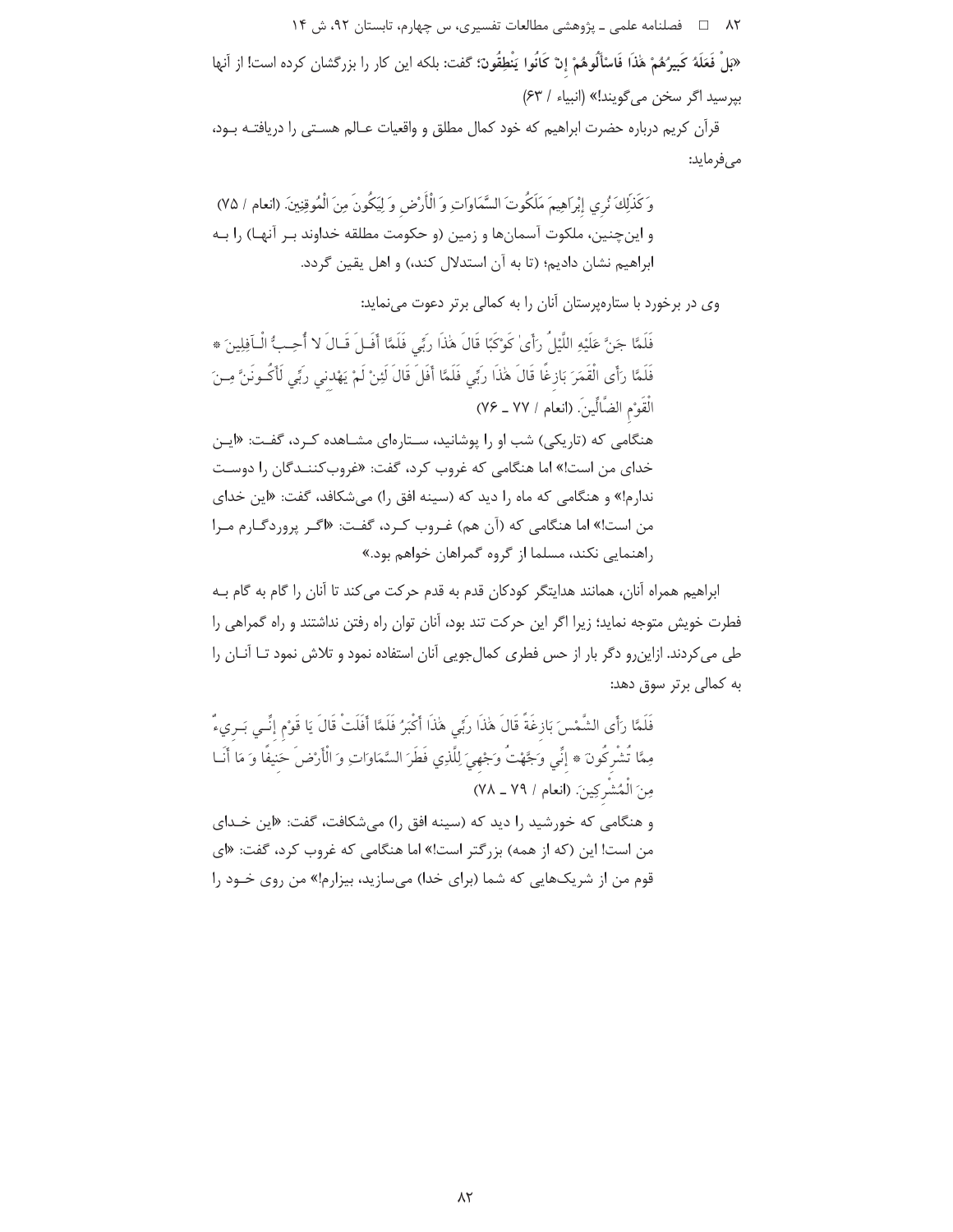تفسیر آیات دال بر فطری بودن خداشناسی D X۳

به سوی کسی کردم که آسمانها و زمین را آفریده؛ من در ایمان خود خالصـم؛ و از مشرکان نیستم!

علامه طبرسی در تفسیر این آیات سه نظریه را نقل می کند:

الف) اینکه حضرت ابرهیمﷺ این سخنان را در زمان بزرگی و کمال عقل گفته است ولی بعـد از اینکه دید ماه و ستاره و خورشید افول کردند، فهمید که افول بر خدا کـه واجـب الوجـود اسـت جـایز نيست. براساس اين قول حضرت ابرهيمِ ﷺ در ابتدا به سخن خود اعتقاد داشته امـا در ادامــه از ايــن نظر بر گشته است. (طبرسی، ۱۴۰۸: ۴ \_ ۵۰۰ / ۵۰۰)

ب) اینکه حضرت ابراهیمﷺ سخن «هذا ربی» را قبل از بلوغ گفته است امـا یـس از آنکـه بـه كمال عقل رسيد، فهميد كه اينها نمي توانند ربّ باشند.

ج) حضرت ابراهيمﷺ، أن را از روى اعتقاد نگفت بلكه أن را جهت انكار ربوبيت بـتهـا بـراي قومش گفت تا آنها متنبه شوند. (همان: ۵۰۱)

### نقد و نظر

به نظر می٫سد که وجه سوم درست باشد؛ زیرا در آیات قبل چنین آمده است که «وَ إذْ قَالَ إِبْــرَاهِیـمُ لِلَّهِيهِ آزَرَ أَ تَتَّخِذُ أَصْنَامًا آلِهَةً إنِّي أَرَاكَ وَ قَوْمَكَ فِي ضَلَالٍ مُبين؛ (به خـاطر بياوريـد) هنگــامي را كــه ابراهيم به پدرش (عمويش) «آزر» گفت: «آيا بتهايي را معبودان خود انتخاب مي كنـي؟! مـن، تـو و قوم تو را در گمراهی آشکار می بینم.» (انعام / ۷۴)

حضرت در مواجهه با آزر ربوبیت بتها را انکار می کند و آیه بعـد حضـرت را از مـوقنین معرفـی مى كنـد: «وَكَذَلِكَ نُرى إبْرَاهِيمَ مَلَكُوتَ السَّمَاوَاتِ وَ الْأَرْضِ وَ لِيَكُونَ مِـنَ الْمُـوقِنينَ؛ و ايـن چنـين، ملکوت آسمانها و زمین (و حکومت مطلقه خداوند بر آنها) را بـه ابـراهیم نشـان دادیـم؛ (تـا بـه آن استدلال کند،) و اهل یقین گردد.» (انعام / ۷۵)

آيات مورد بحث پس از اين دو آيه، كه به ايمان و توحيد او تصريح دارد، آمده است و ايـن امـر تأييدكننده وجه سوم است.

### دو. آیه ۳۰ سوره روم

فَأَقِمْ وَجْهَكَ لِلدِّينِ حَنيفًا فِطْرَتَ اللَّهِ الَّتِي فَطَرَ النَّاسَ عَلَيْهَا لا تَبْـدِيلَ لِخَلْـقِ اللَّـهِ ذَٰلِكَ الدِّينُ الْقَيِّمُ وَ لَكِنَّ أَكْثَرَ النَّاسِ لا يَعْلَمُونَ.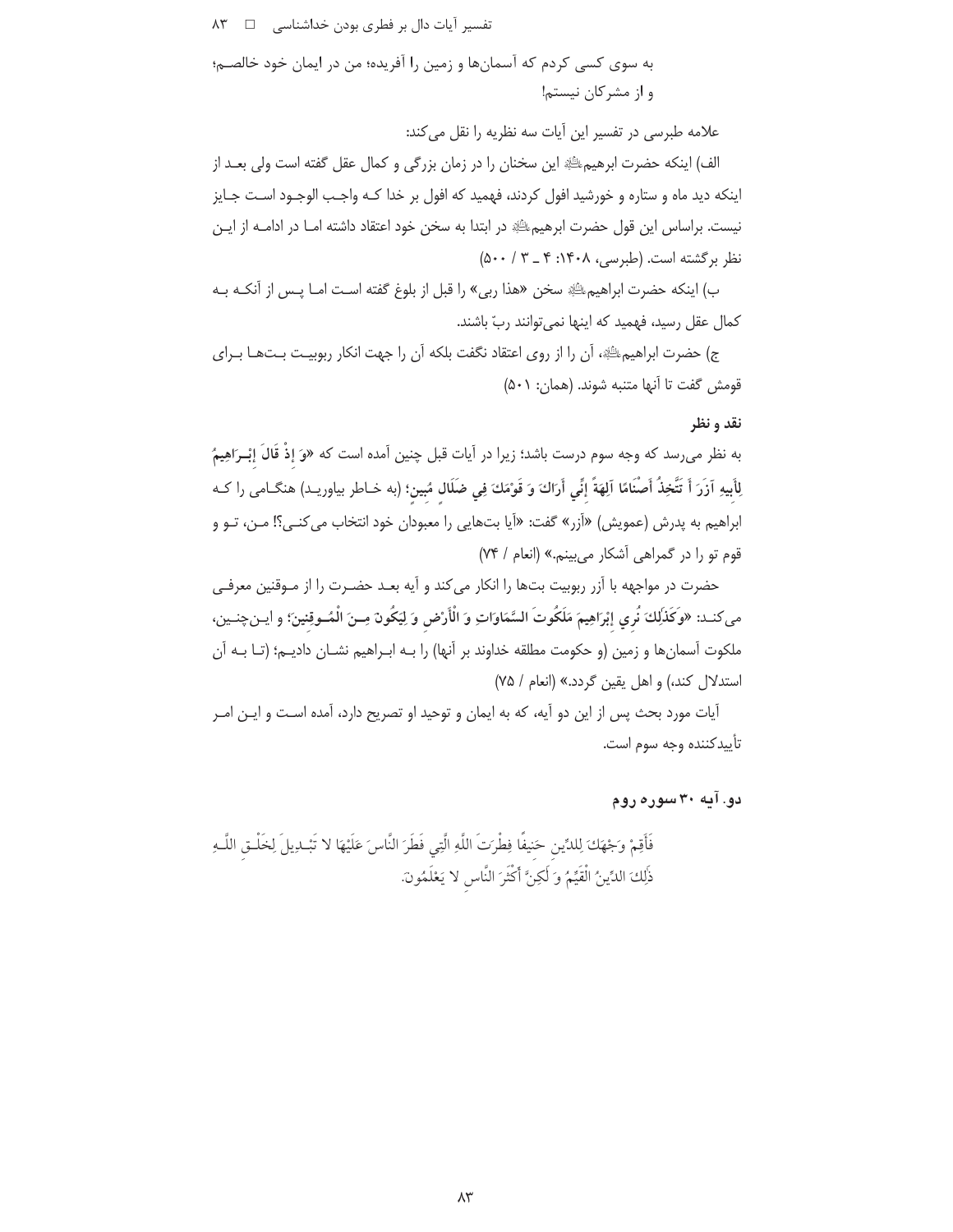پس روی خود را متوجه آیـین خـالص پروردگـار کـن! ایـن فطرتـی اسـت کـه خداوند، انسانها را بر آن آفریده؛ دگرگونی در آفرینش الهی نیست؛ ایـن اسـت آیین استوار؛ ولی اکثر مردم نمی دانند!

در این آیه شریفه به کیفیت سرشت انسان، فطرت اطلاق شده است که در اینجا به معنـای نـوع خاصي از خلقت است. (احمدي، ١٣۶٢: ١۴٨)

آيه مذكور با فاء آغاز گرديده است؛ زيرا در مقام جمع بنـدى از آيـات قبـل اسـت، در آيـات قبـل حقایقی از مبدأ و معاد مطرح گردیده و به دنبال آن میفرماید با توجه به حقایق بدیهی مذکور رو بـه دين حنيف كن؛ دين قيم، استوار و عاري از افراط و تفريط. (سياهيوش، ١٣۶٣: ٢۵ و ٣۵)

امام صادقﷺ در روايتي «حنيفاً مسلماً» را به «خالصاً مخلصــاً لــيس فيــه شــيء مــن عبــادة الاوثان» تفسير فرموده است. (كليني، بي تا: ٣ / ٢٥)

سه. آمه ۱۷۲ سوره اعراف

وَ إِذْ أَخَذَ رَبُّكَ مِنْ بَنِي آدَمَ مِنْ ظُهُورِهِمْ ذُرِّيَّتَهُمْ وَ أَشْـهَدَهُمْ عَلَــىٰ أَنْفُسـهمْ أَ لَسْـتُ بِرِبِّكُمْ قَالُوا بَلَىٰ شَهِدْنَا أَنْ تَقُولُوا يَوْمَ الْقِيَامَةِ إِنَّا كُنَّا عَنْ هَٰذَا غَافِلِينَ. و (به خاطر بیاور) زمانی را که پروردگارت از پشت و صـلب فرزنـدان آدم، ذریـه آنها را برگرفت؛ و آنها را گواه بر خویشتن ساخت؛ (و فرمود:) «آیا من پروردگــار شما نیستم؟» گفتند: «آری، گواهی میدهیم!» (چنین کرد، مبادا) روز رستاخیز بگوييد: «ما از اين، غافل بوديم؛ (و از پيمان فطري توحيد بي خبر مانديم)!»

در ذیل این آیه تفاسیری ذکر شده است؛ از جمله:

**تفسیر اول:** آیه خطاب به فرزندان آدم است، هنگامی که آدم آفریـده شـد فرزنـدان آینـده او تـا آخرین فرد بشر از پشت او به صورت ذراتی بیرون آمدند، آنها دارای عقل و شعور کافی برای شــنیدن سخن خدا و پاسخ گفتن بودند، سپس همه این ذرات به صلب آدم بازگشتند و به همـین جهـت ایـن عالم را «عالم ذر» ذره يا موجودات بسيار ريز و ايـن پيمـان را «پيمـان السـت» مـىiامنـد. (مكـارم شیرازی، ۱۳۵۶: ۷/ ۶/

طبري از مفسران اهل سنت اين تفسير را يذيرفته است. وي در ذيل آيه رواياتي را از پيـامبرﷺ \_ عمدتاً از طریق ابن،عباس \_ نقل می کند که فرمود: «خداوند ذریه آدم را از پشتش گرفت و پـس از اخذ پیمان از آنان دوباره به جای اول بازگشتند.» (طبری، ۱۴۱۵: ۶/ ۱۴۸)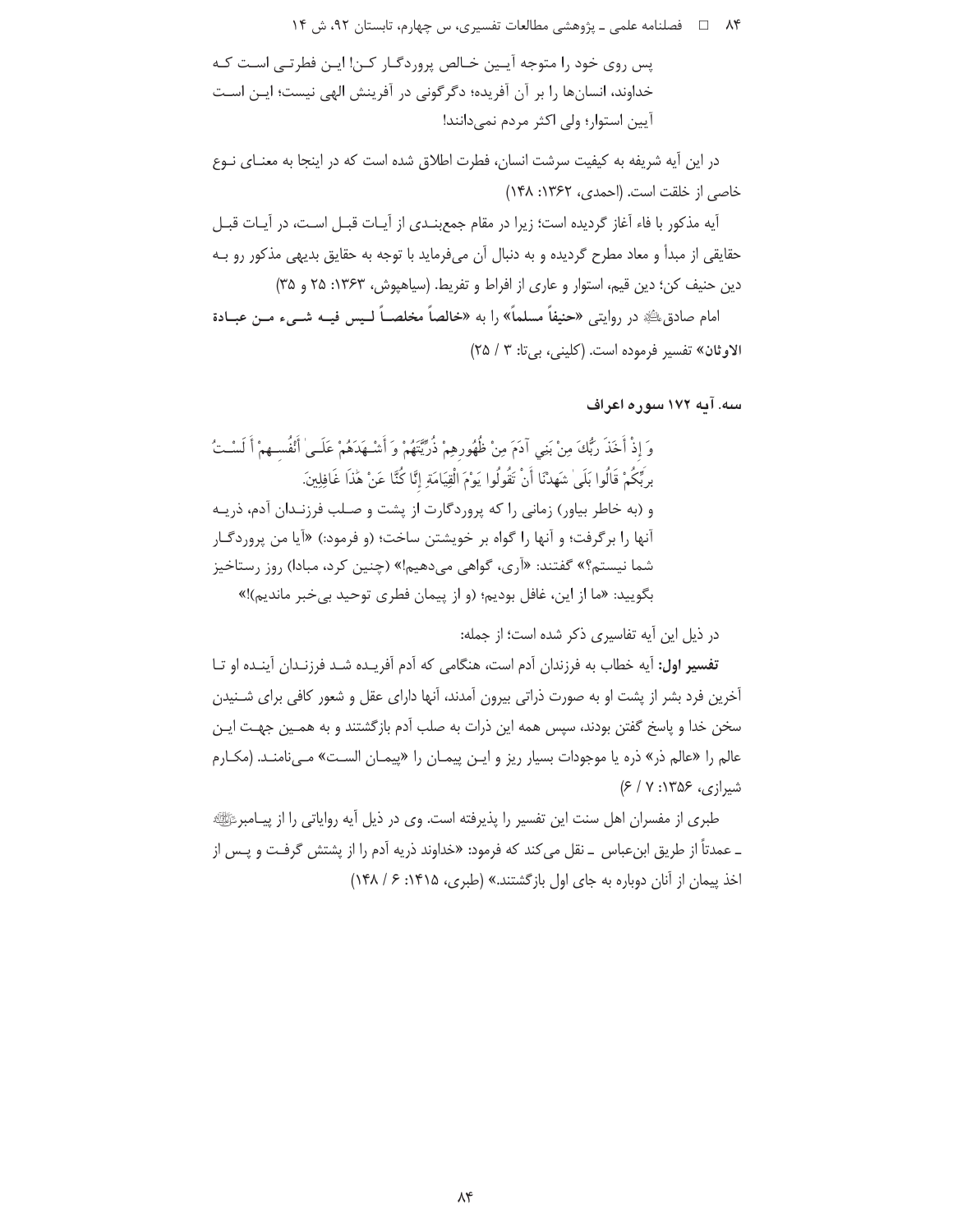تفسیر آیات دال بر فطری بودن خداشناسی □ A۵ در برخی از روایات آمده که خداوند پس از اخذ پیمان از آنان، آنچه در دنیا بر آنان خواهد گذشت را نيز معين فرمود. (همان: ١۵٠) ظاهر این روایات بیانگر جبر است که باید در جای خود از آن بحث گردد. بر این تفسیر اشکالاتی وارد است: الف) در متن آيات سخن از خارج شدن ذرات از پشت فرزندان آدم است نه خود آدم. ب) اگر این پیمان با آگاهی و شعور گرفته شده، چگونه همگان آن را فراموش کردهانـد و پیمـان لغو شده است.

ج) اعتقاد به وجود چنین جهانی (عالم ذر) و اینکه روح انسان قبل از تولد فعلی یک بار دیگـر در این جهان گام نهاده و سپس از این جهان بازگشته است، مستلزم تناسخ بوده و ایرادات تناسخ بـر آن نیز وارد می شود. (مکارم شیرازی، همان: ۷)

تفسير دوم: اين آيه بيانگر استعداد فطرى انسان است؛ منظور از اين عـالم و ايـن پيمـان همـان «عالم استعدادها و پیمان فطرت» و تکوین و آفرینش است. بـهایـن ترتیـب کـه بـه هنگـام خـروج فرزندان آدم به صورت «نطفه» از صلب پدران به رحم مادران که در آن هنگام ذراتی بـیش نیسـتند، خداوند استعداد و آمادگی برای توحید را به آنها داده است. (همان: ۶)

ابن کثیر از مفسران اهل سنت نیز به این تفسـیر گـرایش دارد. وی مـی گویـد: خداونـد فطـرت و جبلت آدمها را بر توحید قرار داده است. سپس روایتی از پیامبرﷺ نقل مـی کنـد کـه فرمـود: «کـل مولود يولد على الفطرة» (ابن كثير، ١٤١۶: ٣ / ٢٤٥)

نقد و نظر

ظاهر آيه بيانگر آن است كه اولا اين امر در عـالمي قبـل از ايـن عـالم واقـع شـده اسـت؛ زيـرا می فرماید: «و اذ اخذ ربک ...» و ثانیا مخاطبهای صورت گرفته است.

تفسیر سوم: تعبیر یاد شده در آیه، از باب تمثیل است نه بیـان واقـع. مـراد آن اسـت كـه گویـا خداوند از انسان ها اقرار گرفته، نه آنکه واقعاً صحنه اشهاد و اخذ تعهد و سـيردن ميثـاق تحقــق پيــدا كرده باشد. مسئله ربوبيت خدا و عبوديت انسان آن قدر روشن است كه گويا همه انسان ها گفتند: بلي (جوادی آملی، ۱۳۷۹: ۱۲ / ۱۲۴ \_ ۱۲۳) فطری بودن اعتراف به خداونـد در ایـن مرحلـه بـه معنـای وابستگی ذاتی انسان است. اُگاهی حضوری و شهودی انسان به نقص خود، عـین همـان اُگــاهی بـه معلولیت و مخلوقیت انسان است و نیازی به استدلال ندارد؛ کافی است که انسان زنگار عالم طبیعـت را که پرده غفلت اوست، از صفحه دل بشوید. (غفاری، ۱۳۵۹: ۱۳۲)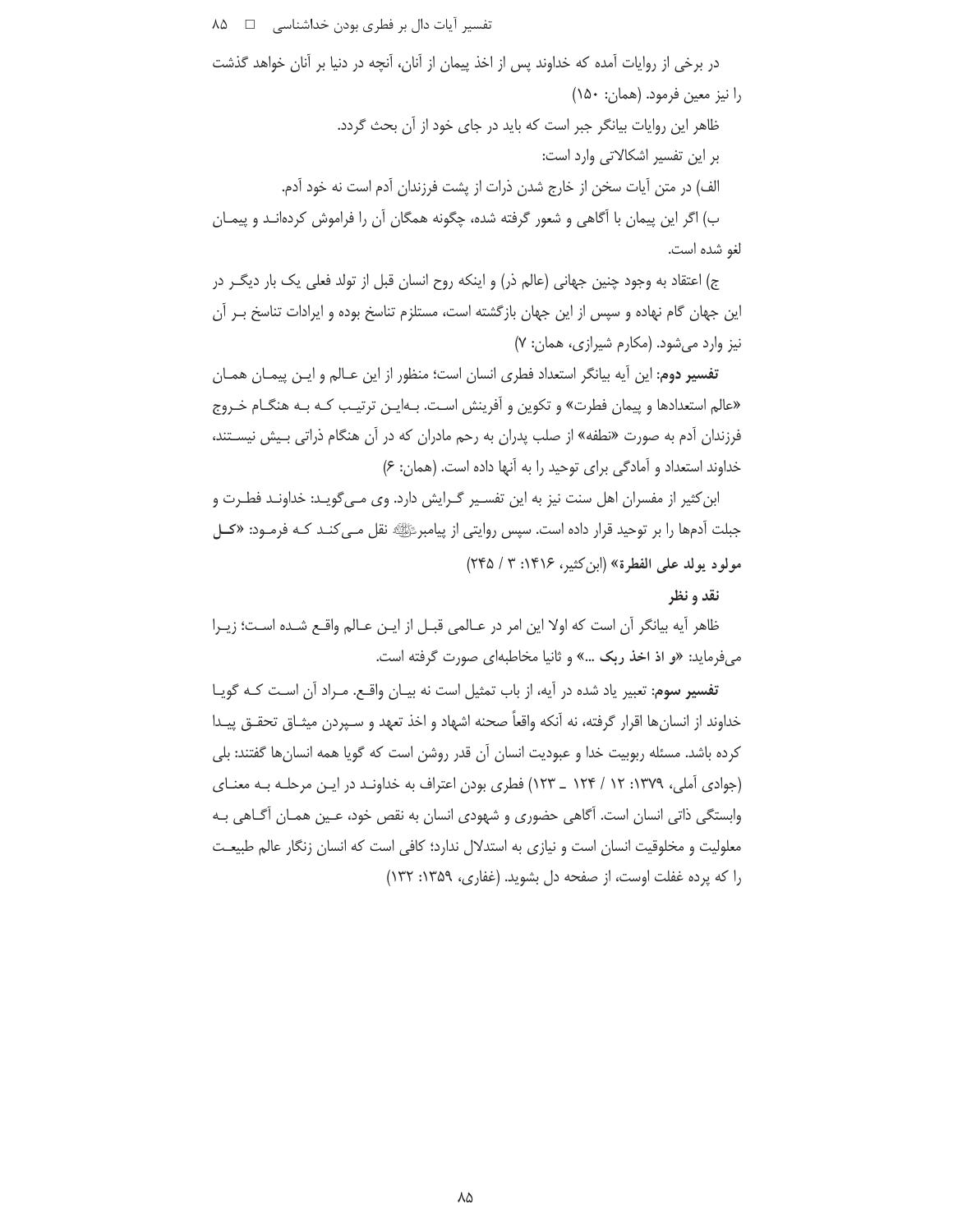۸۶ = 1 فصلنامه علمی ـ یژوهشی مطالعات تفسیری، س چهارم، تابستان ۹۲، ش ۱۴

**نقد:** در تمثیل معمولاً مشـخص اسـت کـه واقعیـت خـارجی نمـی توانـد داشـته باشـد و تأکیـد در جانب «ممثل» است نه «ممثل اليه» اما به نظر می رسـد کـه ايـن آيـه از يـک واقعيـت خـارجي خبـر میدهد؛ زیرا همان گونه که تأکید بر اخذ میثاق است؛ تأکید بر «من بنــی آدم مــن ظهــورهم ذریــتهم» نيز وجود دارد.

تفسیر چهارم: مراد آیه بیان یک واقعیت خارجی است؛ به این معنا که خداوند متعـال بـه لسـان عقلی و وحی و با زبان انبیا از انسان میثاق گرفته، در واقع موطن وحی و رسالت همـان مـوطن اخـذ ميثاق است. چنان كه در سوره «يس» آمده «أَ لَمْ أَعْهَدْ إِلَيْكُمْ يَا بَني آدَمَ أَنْ لا تَعْبُدُوا الشَّـيْطَانَ إنَّــهُ لَكُمْ عَدُوٌّ مُبِينٌ ۞ وَ أَن اعْبُدُوني هَٰذَا صِرَاطٌ مُسْتَقِيمٌ؛ أيا بـا شـما عهـد نكــردم اي فرزنـدان أدم كــه شیطان را نپرستید، که او برای شما دشمن آشکاری است؟! و اینکه مرا بپرستید که راه مستقیم ایـن  $(5 - 5) /$ بست؟!» (بس / ۶۱ \_ ۶۰

در قیامت نیز خداوند به انسانها میفرماید: من با دو جهت عقل و نقل ربوبیت خود و عبودیت تو را تبيين كردم. (جوادي آملي، ١٣٧٩: ١٢۶)

**تفسیر پنجم:** آیه در بیان جنبه ملکوتی انسانها است؛ علامه طباطبایی دراینباره می نویسد:

مقصود آيه، جنبه ملكوتي انسانهاست؛ يعنـي جـاي شـهود و اشـهاد و مـوطن میثاق، ملکوت انسانهاست؛ زیرا از ظاهر آیه استفاده می شـود کـه قبـل از ایـن موطن ظاهري محسوس، موطن ديگري وجود داشته است». (همان)

نقد أيتالله جوادي بر نظريه علامه

آیتالله جوادی آملی نقدهایی بر این نظریه داشته و در نهایت این نظر را نمی پذیرد. ایشان دراین بـاره می گوید:

این مطلب اختصاص به انسان ندارد که با خدا پیمـان عبودیـت بسـته و پیمـان ربوبيت حق را پذيرفته است. بلكه همه اشـيا از جنبــه ملكــوتي خــود، ربوبيـت «الله» را پذيرفتهاند و تسـبيح گــوي حــق هســتند «وَ إن مِّـن شَــِيْء إلاّ يُسَـبِّحُ بِحَمْلِدَهِ» (اسراء / ۴۴) آسمانهای هفتگانه و زمین و کسانی که در آنها هستند، همه تسبیح او می گوینــد؛ و هر موجودي، تسبيح و حمد او مي گويد؛ ولي شما تسـبيح آنهـا را نمـي فهميــد؛ او بردبار و آمرزنده است. هرگونه میثاق، که به لحاظ جنبه ملکـوت طـرح شـود صـبغه تكوين دارد، و فرقي بين انسان و غير آن نخواهد بود. (همان: ١٢٩)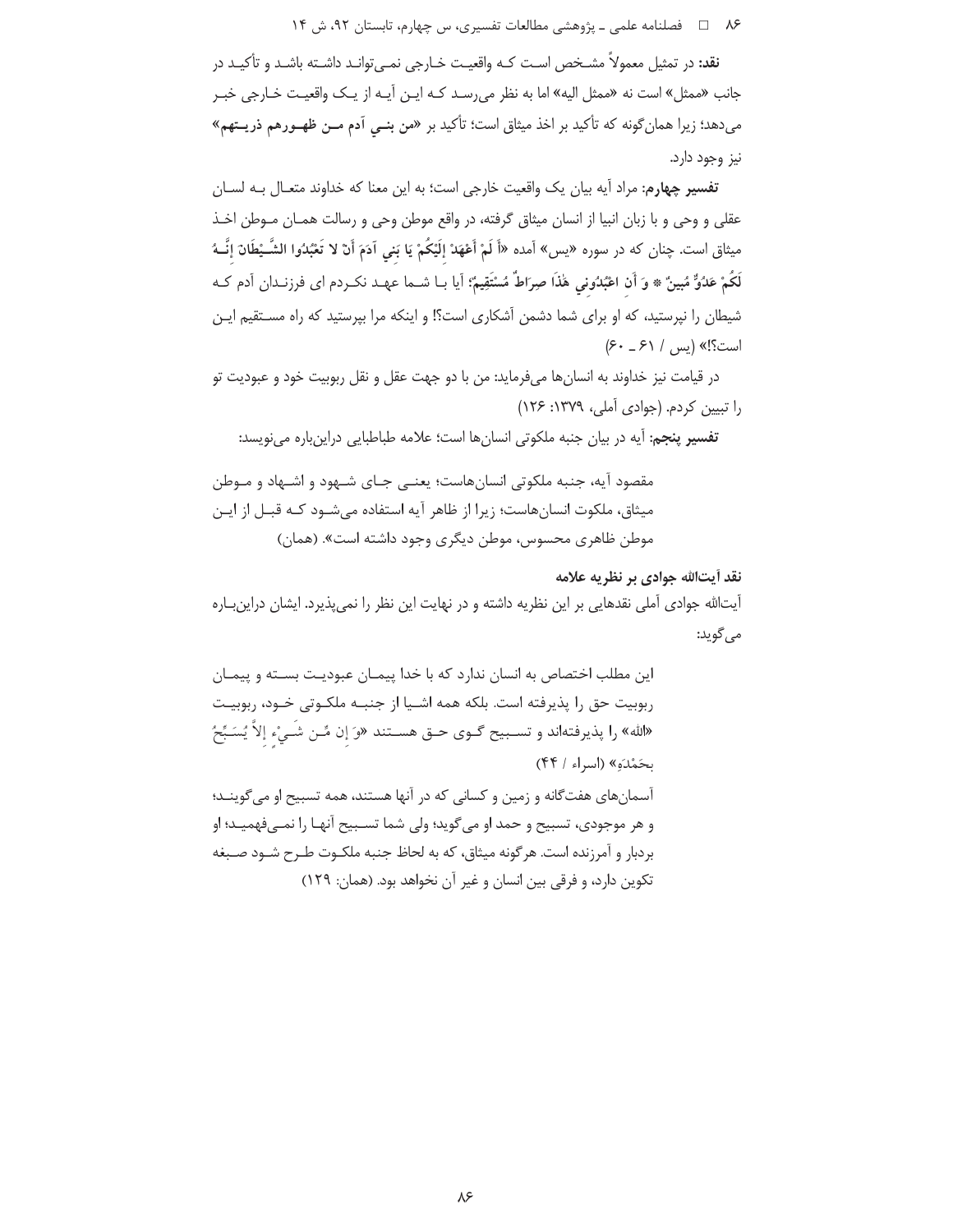تفسیر آیات دال بر فطری بودن خداشناسی D XY

### نقد نظر آیتالله جوادی و نظریه مورد قبول

به نظر می٫سد نقد اَیتالله جوادی بر نظر علامه وارد نمی٬اشد؛ زیرا اینکه در عالم ملکوت و تکـوین، همه موجودات ربوبیت الهی را پذیرفته و تسبیح گوی هستند منافاتی ندارد با اینکه در آیه مورد نظـر، سخن از میثاق الهی در عالم ملکوت با انسان باشد؛ زیرا اولاً اثبات شی، نفی ما عـدا نمـی کنـد. ثانیــاً انسان با دیگر موجودات یک تفاوت دارد که براساس آن میطلبـد خداونـد از او پیمـان بگیـرد تـا در قیامت بهانهای نداشته باشد و آن فـرق ایـن اسـت کـه موجـودات دیگـر در فرمـانبرداری از خداونـد مجبورند؛ یعنی اگر ماه و ستاره و افلاک و گیاه و … به فرمان خدایند، راه دیگری ندارند. امـا خداونـد به انسان اختیار داده و او می تواند بر صراط فطرت قدم بردارد و می تواند سرپیچی کند.

نتيجه اينكه در نهايت از آن اقوال پنج¢انه (باتوجه به ايرادهايي كه بر بقيه اقوال وارد است) نظـر علامه می تواند بهتر مورد پذیرش قرار گیرد. فقط یک سؤال باقی میماند که اگر مراد عـالم ملکـوت است، پس چرا تأكيد بر «من ظهورهم» است و مي توانست «من بني آدم» بدون آن قيد بيايد؟! مگـر اینکه گفته شود این قسمت براساس تمثیل است چنـان کـه آیـتالله جـوادی و دیگـران کـل آیـه را براساس تمثيل دانستهاند.

آیاتی هم که درباره مشرکان و گفتگوی با آنان درباره «خالق» نازل شده است، نشـانگر فطـری بودن اعتقاد به خداست؛ زیرا در این آیات به پیامبر می گوید: اگر از بتپرستان سؤال کنی چـه کســی زمین، آسمانها، خورشید، ماه و باران را آفریده است؟ به حکم فطرت جواب میدهند خداوند اینهـا را خلق کردہ است. چنان که قرآن مے فرماید: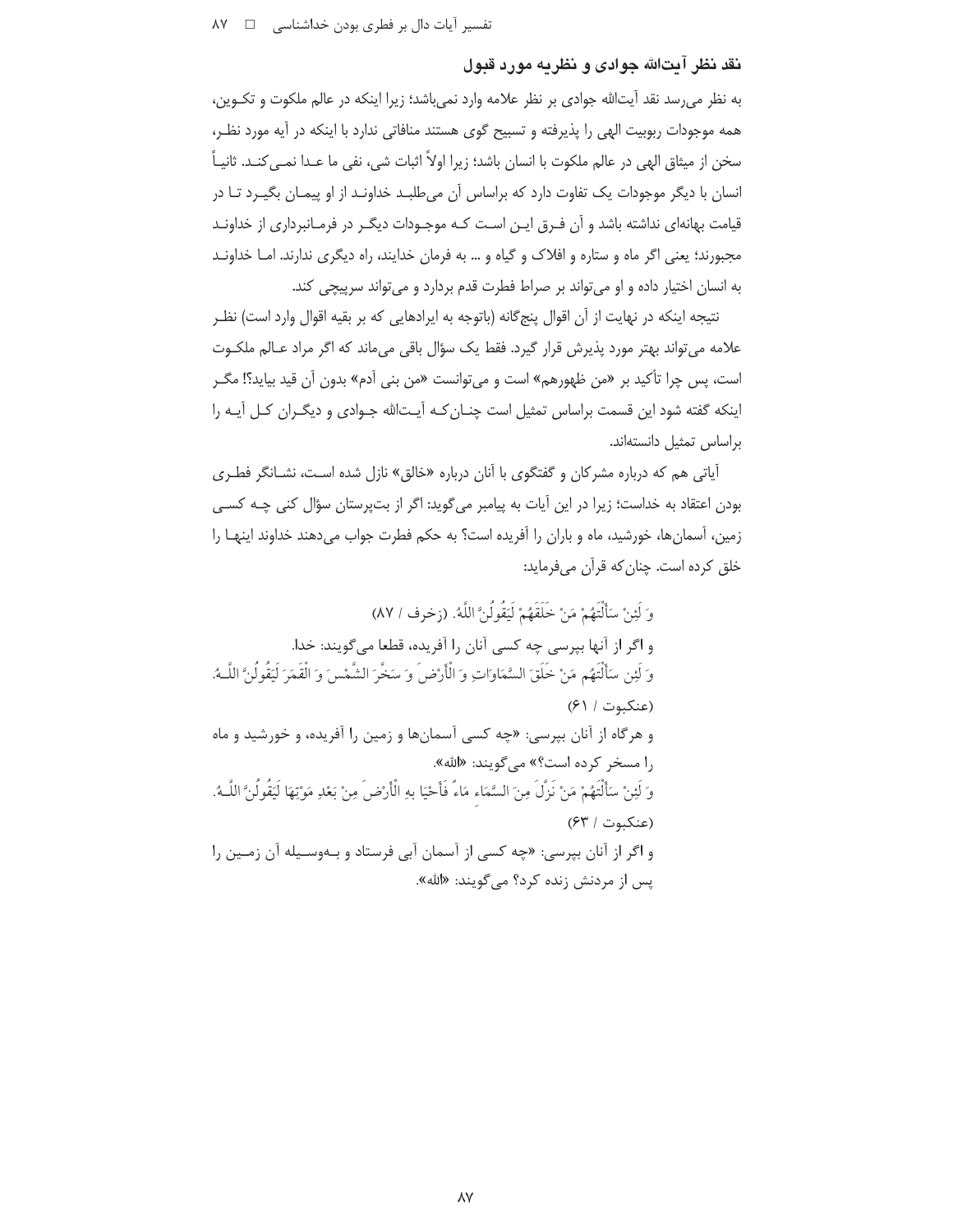٨٨ = د فصلنامه علمي ـ پژوهشي مطالعات تفسيري، س چهارم، تابستان ٩٢، ش ١۴

قُلْ مَنْ رَبُّ السَّمَاوَاتِ السَّبْعِ وَ رَبُّ الْعَرْشِ الْعَظِيمِ \* سَـيَقُولُونَ لِلَّـهِ. (مؤمنــون /  $(\lambda \xi - \lambda V)$ بگو: «چه کسی پروردگار آسمانهای هفتگانه، و پروردگار عرش عظیم است؟» بزودي خواهند گفت: «همه اينها از آن خداست!»

آياتى نظير: «أَ فَغَيْرَ دِين اللَّهِ يَبْغُونَ وَ لَهُ أَسْلَمَ مَنْ فِى السَّمَاوَاتِ وَ الْأَرْض طَوْعًا وَ كَرْهَا؛ آيا آنها غیر از آیین خدا میطلبند؟! (آیین او همین اسلام است؛) و تمـام کسـانی کـه در آسـمانِهـا و زمـین هستند، از روی اختیار یا از روی اجبار، در برابر (فرمان) او تسلیماند.» (آل عمران / ۸۳) و نیز آیاتی که می گوید کافران یا منافقان و مشرکان خدا را فراموش کردهاند، می تواند دلالت بر فطرت داشته باشــد؛ از قبيل: «نَسُوا اللَّهَ فَنَسِيَهُمْ إِنَّ الْمُنَافِقِينَ هُمُ الْفَاسِقُونَ؛ خدا را فرامـوش كردنـد، و خـدا (نيـز) آنهـا را فراموش كرد (و رحمتش را از آنها قطع نمود)؛ به يقين، منافقان همان فاسقانند!» (توبه / ۶۷) «نَسى» در جايي به كار مىرود كه انسان اول چيزى را بداند و سـپس از يـاد ببـرد كـافرانى كـه هر گز به خدا ایمان نیاوردهاند در عالم فطرت اندکی خدا را به یاد داشتهاند؟

#### نتىجە

چهار دسته از آیات ما را به «فطرت خداجویی» انسان رهنمون مینماید.

دسته اول آیاتی که تصریح به فطرت دارد. دسته دوم آیـاتی کـه دلالـت مـی کنـد کـه پیـامبران «مذكِّر» بوده و خداشناسي را يادآوري مي كـردهانـد؛ ماننـد: آيـات مواجهـه حضـرت ابـراهيمكُ» بـا مشركين يا آيه «فَذَكِّرٌ إنَّمَا أَنْتَ مُذَكِّرٌ» گروه سوم آياتي كه از آنها استفاده ميشود كه مـردم وجـود خداوند را قبول داشتهاند اما گرفتار شرک ربوبی شدهاند. دسته چهارم آیاتی که «عـالم ذر» یـا «علـم الست» را مطرح می کند. بنابراین محققانی که در طرح بحث «فطرت در قرآن» فقط به آیـات دسـته اول و چهارم بسنده كردهاند؛ بحث آنان كامل نمى باشد.

#### منابع و مآخذ

ـ قر*آن کریم*، ترجمه ناصر مکارم شیرازی. ـ ابن كثير، الحافظ ابوالفداء، ١٤١٦ ق، تفسير *ابن كثير*، بيروت، دار الاندلس. \_ احمدي، علي اصغر، ١٣٦٢، فطرت، بني*ان روان شناسي اسلامي*، تهران، امير كبير.